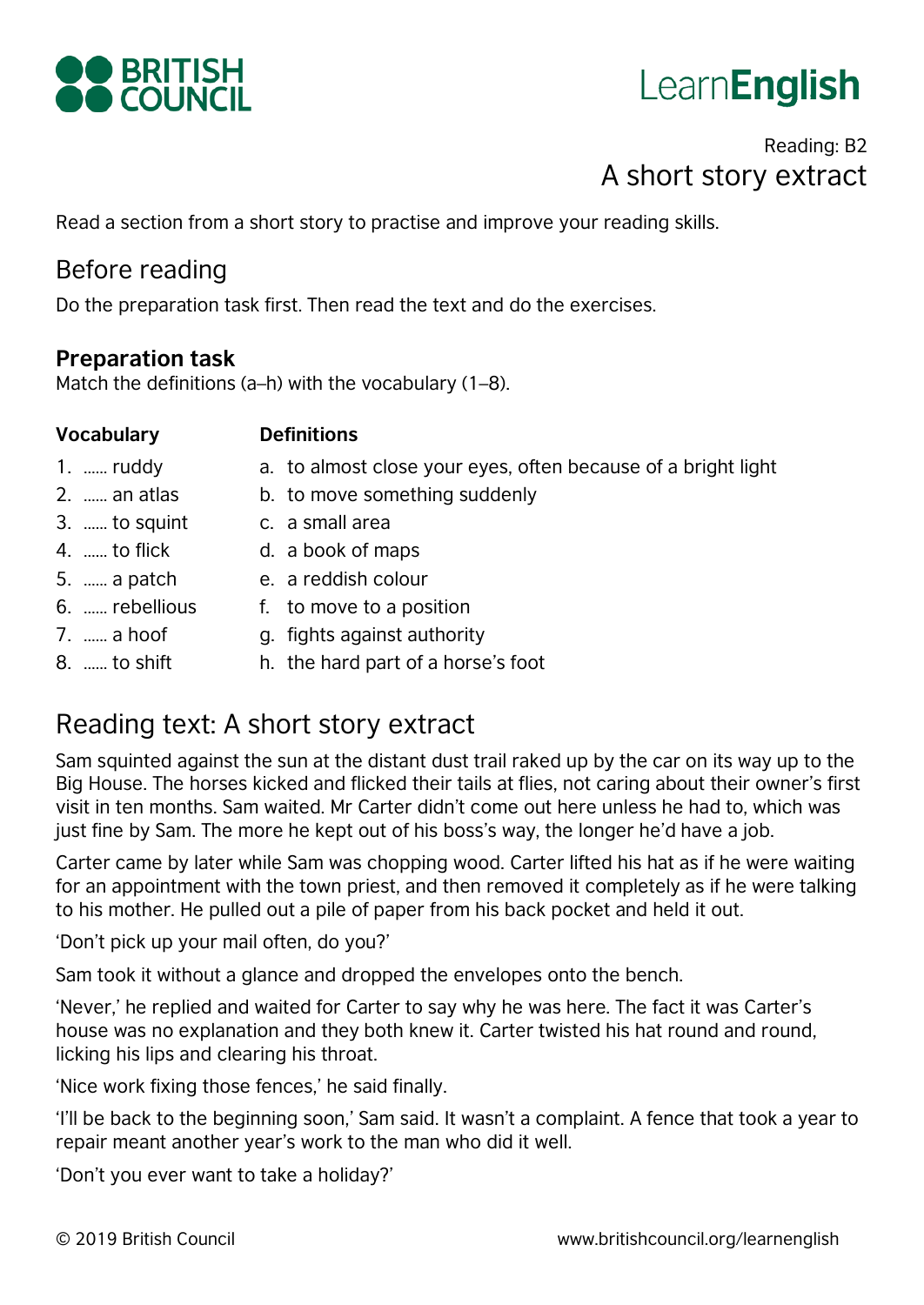# **O** BRITISH COUNCIL

# Learn**English**

'And go where?' A holiday meant being back out in the real world, a place even people like Carter travelled to escape from. Sam's escape was his reality and he wasn't going back.

Mr Carter wiped the sweat from the back of his neck. The damp patches on his shirt drew together like shapes in an atlas. His skin was already turning ruddy in the June sun. Otherwise he had the indoor tan of a man that made money while other people did the work.

'I've brought my son with me on this trip. He's had some trouble at school.' Mr Carter's eyes flicked up, blinked rapidly and then shifted back to the hat occupying his hands. 'Not much trouble out here for a young boy.' He attempted a laugh but it came out like a dog's bark.

The two men looked towards the northern end of the property. It stretched as far as the eye could see. Even the fences were barely visible from where they stood. However bored and rebellious a teenage boy might get, it wasn't possible to escape on foot. Sam looked at the biggest of the horses, kicking at the ground with its heavy hooves. Could the boy ride? he wondered. There was a whole load of trouble a good rider could get into out here, miles away from anyone. But maybe there was even more trouble for someone who knew nothing about horses and wanted to get away from his father.

### Tasks

#### **Task 1**

Put the descriptions in the correct group.

| Lives on the farm | Works with his hands              | Has done something wrong                        |
|-------------------|-----------------------------------|-------------------------------------------------|
| Owns the farm     | Doesn't often come to the<br>farm | Comes to the farm less often<br>than the others |

| Sam | <b>Mr Carter</b> | Mr Carter's son |
|-----|------------------|-----------------|
|     |                  |                 |
|     |                  |                 |
|     |                  |                 |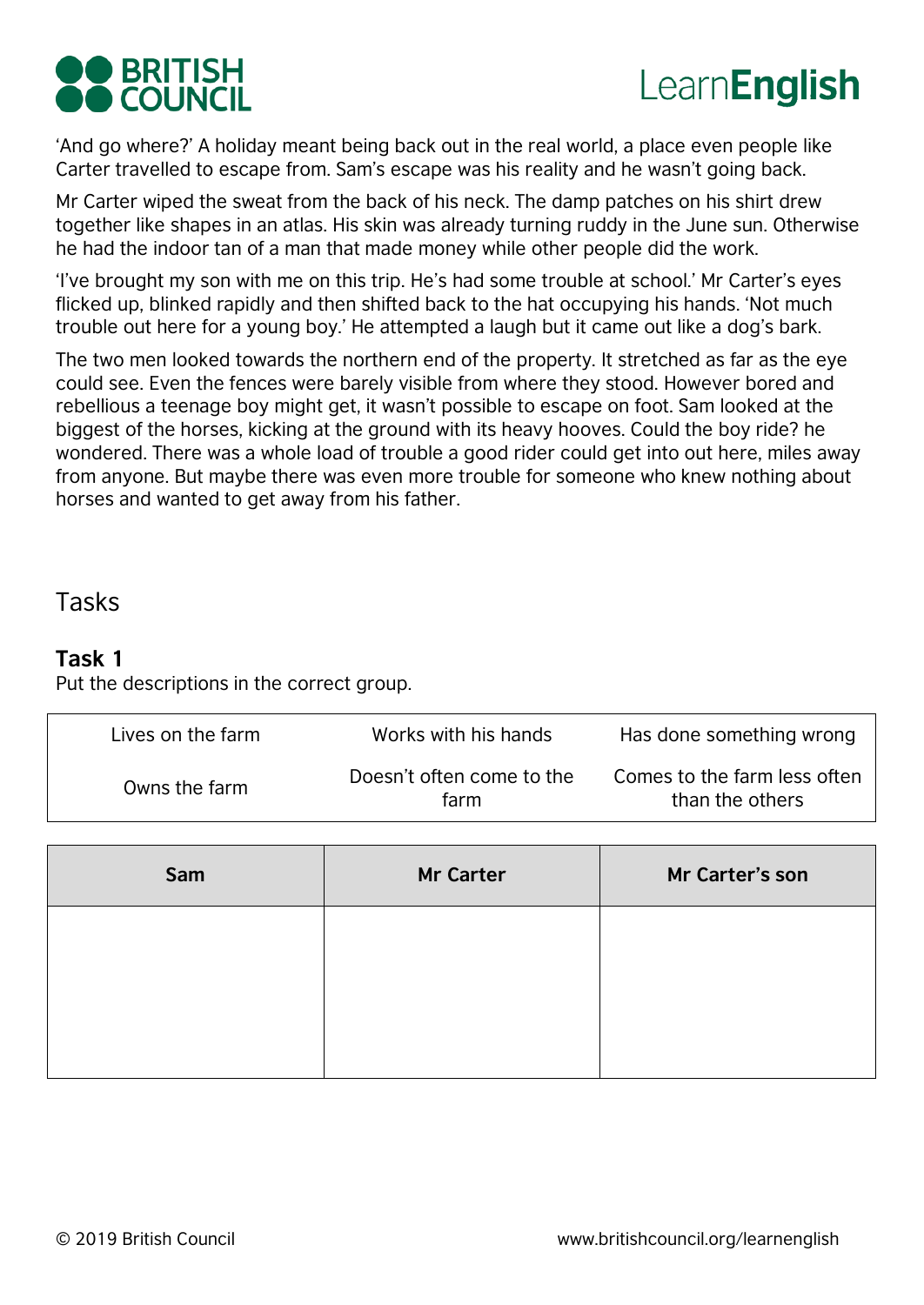

# **LearnEnglish**

#### **Task 2**

Choose the best answer.

- 1. What is Sam's reaction to his letters?
	- a. Uninterested
	- b. Surprised
	- c. Afraid
	- d. Curious
- 2. Why does Sam not take holidays from work?
	- a. He feels safer on the farm.
	- b. He can't afford it.
	- c. He hasn't finished repairing the fences.
	- d. He doesn't know where to choose.
- 3. What can we guess about Mr Carter?
	- a. He works hard.
	- b. He's rich.
	- c. He has tanned skin.
	- d. He loves horses.
- 4. What does Sam think Carter's son might do during his stay at the farm?
	- a. He might leave on foot.
	- b. He might do something dangerous while riding.
	- c. He might break the fences.
	- d. He might get into trouble with the neighbours.
- 5. How does Mr Carter feel while he's talking to Sam in this scene?
	- a. Angry
	- b. Impatient
	- c. Nervous
	- d. Excited
- 6. Why has Mr Carter come to his house?
	- a. Because he wants to give Sam his mail.
	- b. Because he needs to check on the work on the fences.
	- c. Because his son has had problems at school.
	- d. Because his son needs a holiday.

#### **Discussion**

Why do you think Mr Carter has brought his son to the farm?